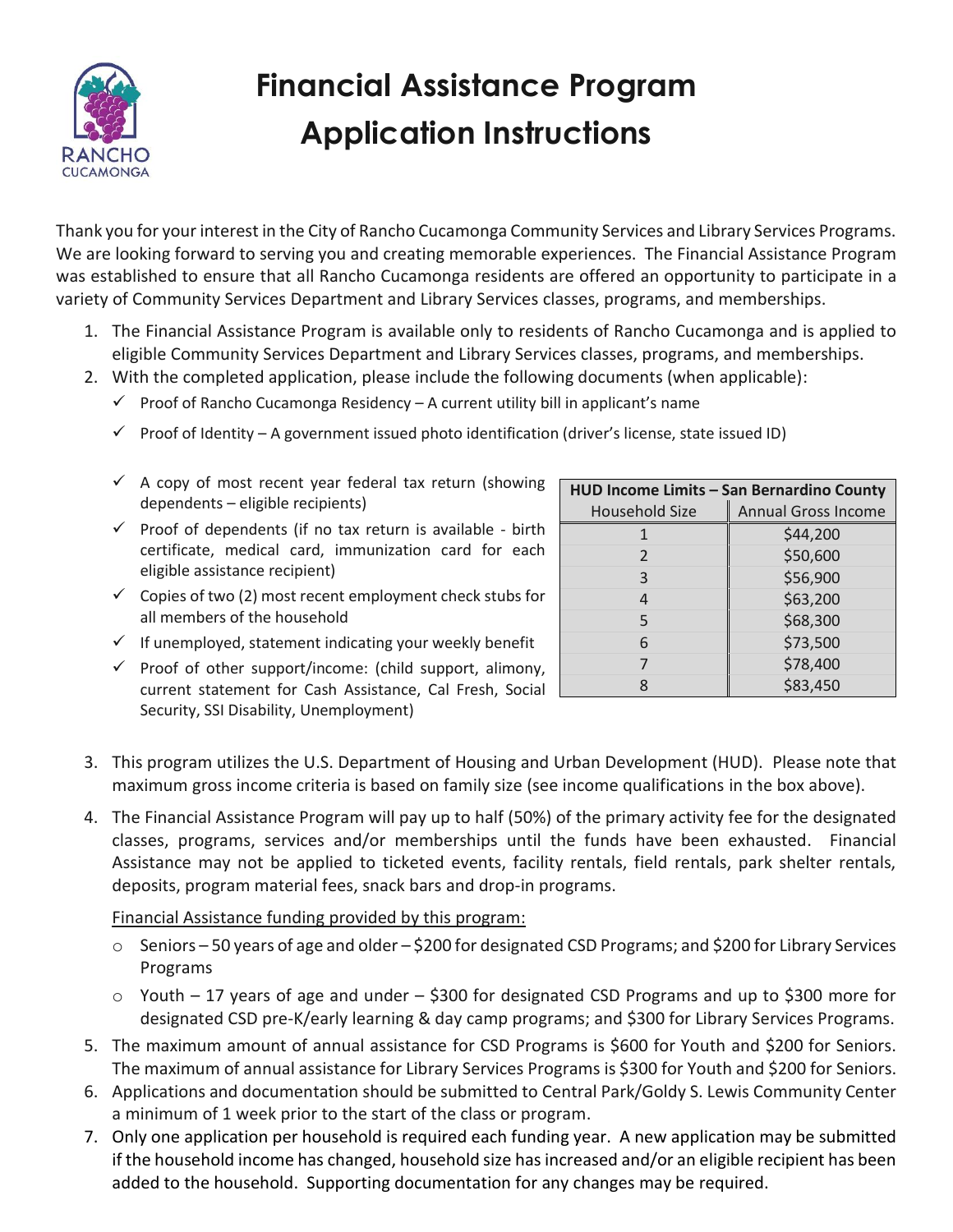

# **Financial Assistance Program 2022/2023 Application**

All information submitted is confidential and used only to determine program eligibility.

|                                                              | Wages or Salary                                   | $\frac{\mathsf{S}}{\mathsf{S}}$ | Unemployment                         | $\int$ $\frac{1}{\sqrt{1-\frac{1}{2}}\sqrt{1-\frac{1}{2}}\sqrt{1-\frac{1}{2}}\sqrt{1-\frac{1}{2}}\sqrt{1-\frac{1}{2}}\sqrt{1-\frac{1}{2}}\sqrt{1-\frac{1}{2}}\sqrt{1-\frac{1}{2}}\sqrt{1-\frac{1}{2}}\sqrt{1-\frac{1}{2}}\sqrt{1-\frac{1}{2}}\sqrt{1-\frac{1}{2}}\sqrt{1-\frac{1}{2}}\sqrt{1-\frac{1}{2}}\sqrt{1-\frac{1}{2}}\sqrt{1-\frac{1}{2}}\sqrt{1-\frac{1}{2}}\sqrt{1-\frac{1}{2}}\sqrt{1-\frac{1}{2}}\$ |  |
|--------------------------------------------------------------|---------------------------------------------------|---------------------------------|--------------------------------------|-----------------------------------------------------------------------------------------------------------------------------------------------------------------------------------------------------------------------------------------------------------------------------------------------------------------------------------------------------------------------------------------------------------------|--|
|                                                              | <b>Public Assistance</b>                          | $\frac{1}{2}$                   | Disability and/or Social Security \$ |                                                                                                                                                                                                                                                                                                                                                                                                                 |  |
|                                                              | Alimony and/or Child Support                      | $\frac{1}{2}$                   | Other                                | $\int$                                                                                                                                                                                                                                                                                                                                                                                                          |  |
| 2.                                                           | Number of persons residing in household: ________ |                                 |                                      |                                                                                                                                                                                                                                                                                                                                                                                                                 |  |
| List the names and birth dates of eligible recipients:<br>3. |                                                   |                                 |                                      |                                                                                                                                                                                                                                                                                                                                                                                                                 |  |
|                                                              |                                                   |                                 |                                      |                                                                                                                                                                                                                                                                                                                                                                                                                 |  |
|                                                              |                                                   |                                 |                                      |                                                                                                                                                                                                                                                                                                                                                                                                                 |  |
|                                                              |                                                   |                                 |                                      |                                                                                                                                                                                                                                                                                                                                                                                                                 |  |
|                                                              |                                                   |                                 |                                      |                                                                                                                                                                                                                                                                                                                                                                                                                 |  |

Please return this application and supporting documentation to the Rancho Cucamonga Community Services Department:

Mail or In-person: Central Park / Goldy S. Lewis Community Center Attn: Financial Assistance Program 11200 Base Line Road, Rancho Cucamonga, CA 91701

E-mail: FinancialAssistance@cityofrc.us

For more information or assistance, please call the Community Services Department at (909) 477-2765.

I certify that all statements on this application are true and correct to the best of my knowledge. I understand that false or incorrect statements shall be sufficient cause for denial of my application.

Applicant's Signature: Date:

| Staff Use Only         | Approved<br>Not Approved |      |
|------------------------|--------------------------|------|
| <b>Staff Signature</b> |                          | Date |